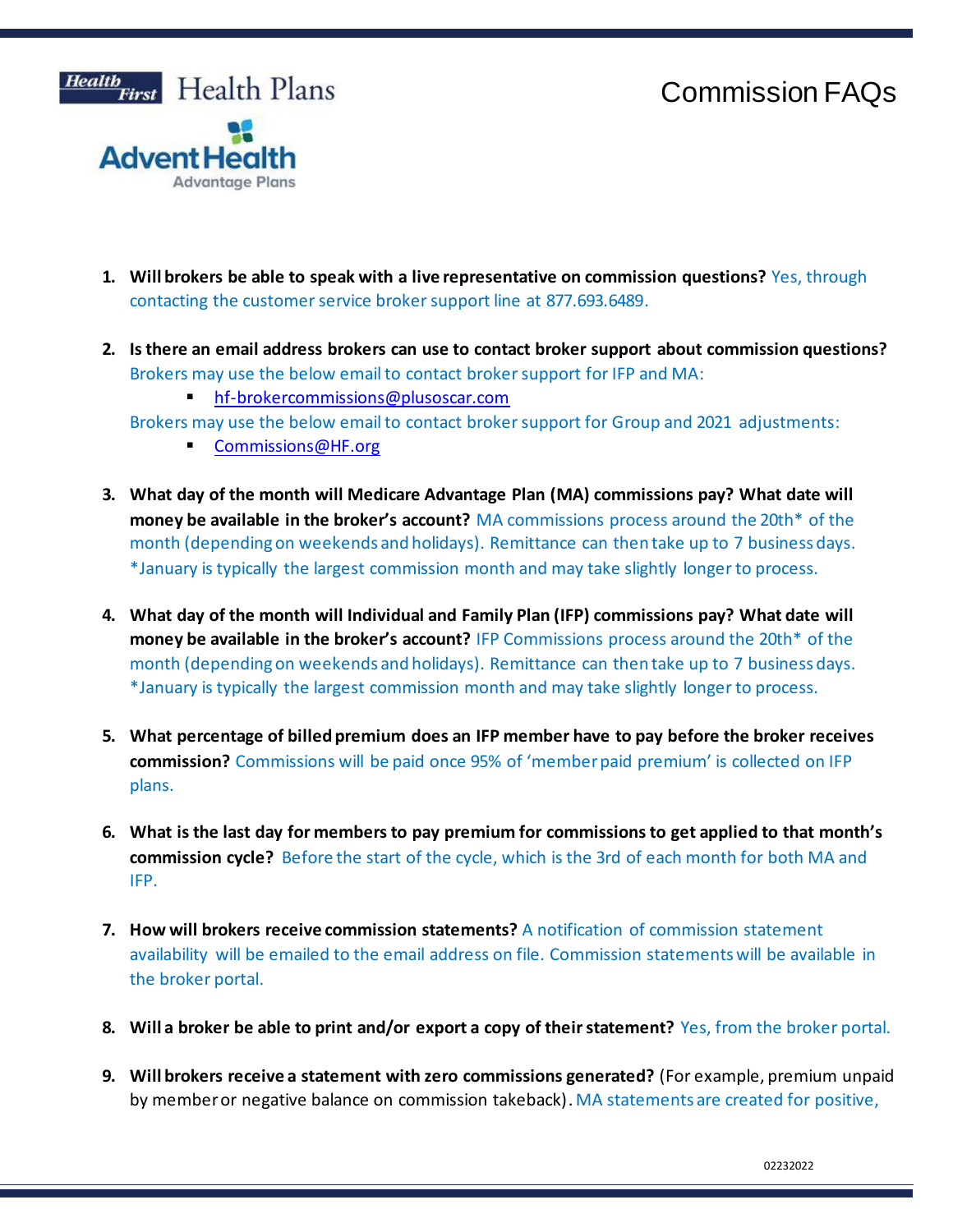negative, and zero balances. IFP statements are created only for positive balances. Statements are not distributed but are available in the broker portal.

- **10. How will adjustments be paid? How will adjustments look on the statement?** A separate line item on the statement will show adjustments, there is not an additional deposit, they are grouped together.
- **11. Are off-cycle payments processed and how is this handled?** Any off-cycle payments will not be processes mid-cycle, they will be processed in the next commission release.
- **12. Will each agent have their own book of business (BoB) and commission statement view?** Yes, brokers can view their BoB/commission statement in their broker portal. However, if an Agent is under an Agency, only the Agency Principal will be able to view the commission statement.

There could be 4 scenarios, see below:

- **EXECT:** Agents/Brokers (not affiliated with an Agency) should log into their own broker portal and can view their BoB/commission statement in their broker portal.
- **EXECT** Agents/Brokers (affiliated with an Agency) should log into their own broker portal and can only view their BoB in their broker portal and only the Agency Principal will be able to view the commission statement.
- **Principal Agents**<sup>\*</sup> should log into the Agency broker portal to view the Agency BoB and downstream agents commission statement.
- **EMO/GA Agents\*** should log into the GA broker portal to view the GA Agency BoB and downstream agents commission statement.

\*Principal Agents and FMO/GA Agents will require multiple broker portal logins in order to access different BoB and commission statement views.

## **13. How many commission statements could agents be receiving?**

There could be 5 scenarios, see below:

- If you are receiving Group Commissions and any 2021 commission adjustments, this will be **one statement.**
- If you are receiving IFP commissions, this will be one statement.
- **If you are receiving MA commissions, this will be one statement.**
- If you are a General Agent for IFP, this will be one statement.
- **If you are a General Agent for MA, this will be one statement.**

## **14. What additional information will principal agents have for their book of business and statements?**

Agency Principals will have access to their BoB and commission statements, as well as the ability to view past statements and edit/upload their tax information/payment information.